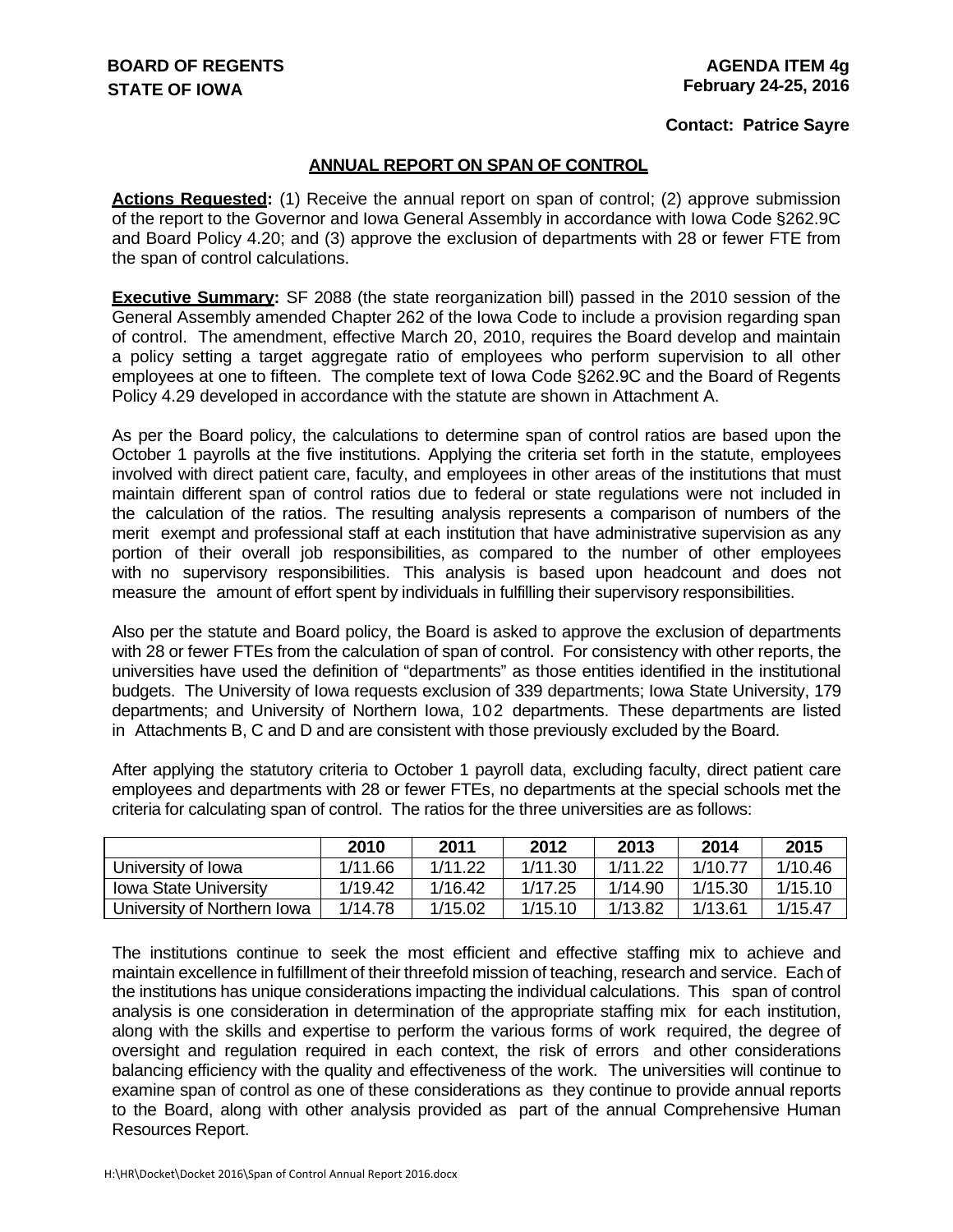#### **Iowa Code §262.9C Span of control policy**

- 1. The state board of regents shall develop and maintain a policy regarding the aggregate ratio of the number of employees per supervisory employee at each of the institutions under the control of the board subject to the requirements of this section.
- 2. The target span of control aggregate ratio of supervisory employees to other employees shall be one to fifteen. The target span of control ratio shall not apply to employees involved with direct patient care, faculty, and employees in other areas of the institutions that must maintain different span of control ratios due to federal or state regulations.
- 3. For the purposes of this section, *"supervisory employee"* means a public employee who is not a member of a collective bargaining unit and who has authority, in the interest of a public employer, to hire, transfer, suspend, lay off, recall, promote, discharge, assign, reward, or discipline other public employees, to direct such public employees, or to adjust the grievances of such public employees, or to effectively recommend any such action.
- 4. The policy shall allow departments within an institution under the control of the state board of regents with twenty-eight or fewer full-time equivalent employee positions to be granted an exception to the policy by the board. Departments applying for an exception shall file a statement of need with the applicable institutional human resources office and the office shall make a recommendation to the state board of regents.
- 5. The state board of regents shall present an interim report to the governor and general assembly on or before April 1, 2010, with annual updates detailing the effects of the policy on the composition of the workforce, cost savings, efficiencies, and outcomes. In addition, the report and annual updates shall identify those departments within each institution under the control of the board granted an exception by the board to the policy as provided in this section.

#### **Board of Regents Policy -- 4.20 Span of Control**

As required by Iowa Code Subsection 262.9C, the target aggregate ratio of supervisory employees to other employees at institutions governed by the Board of Regents shall be one to fifteen.

Exempted from the target aggregate span of control ratio are employees involved with direct patient care, faculty and employees in other areas of the institutions that must maintain different span of control ratios due to federal or state regulations.

Departments within the Board of Regents enterprise with 28 or fewer full-time equivalent employees may also be granted an exception to this policy by specific approval of the Board of Regents. The request for an exception shall be brought forward by the institutional human resources offices as a recommendation to the Board.

On or before April 1 of each year, a report shall be filed with the Governor and the General Assembly detailing the effects of this policy on the composition of the workforce, cost savings, efficiencies and outcomes. The report shall also identify any department granted an exception by the Board to the policy. The report shall be compiled using payroll data as of October 1 of each year and shall be submitted to the Board for its approval prior to submission to the Governor and General Assembly.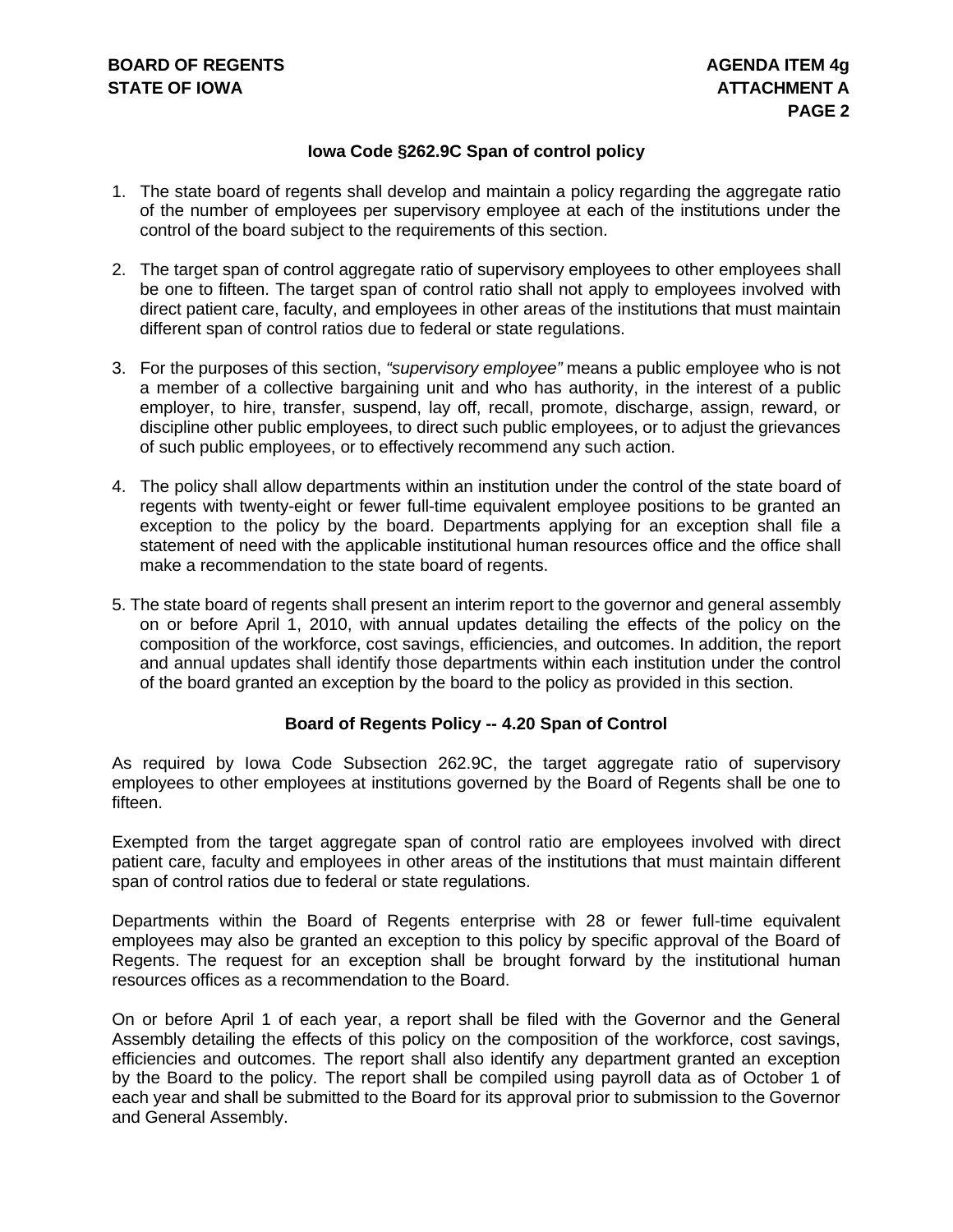#### **UNIVERSITY OF IOWA DEPARTMENTS WITH 28 OR FEWER FTE**

| Accounting/Tippie College of Business                                 |
|-----------------------------------------------------------------------|
| <b>ACO Support/VP Medical Affairs</b>                                 |
| Administration/Center for Disabilities & Development                  |
| Administration/Spec Child Health Services-M&R                         |
| Administration/Student Health and Wellness                            |
| <b>Administration/VP Medical Affairs</b>                              |
| Aerospace Studies/University College                                  |
| Air & Mobile Critical Care/UIHC                                       |
| Alumni Services/Office of the President                               |
| Ambulatory Care Clinic/Psychiatric Hospital                           |
| American Studies/College of Liberal Arts & Sciences                   |
| Anatomy & Cell Biology/Carver College of Medicine                     |
| Anthropology/College of Liberal Arts & Sciences                       |
| Art & Art History/College of Liberal Arts & Sciences                  |
| Art Museum/Office of the Provost                                      |
| Assessment/Office of the Provost                                      |
| Associate VP Finance and CFO, UIHC/VP Medical Affairs                 |
| <b>Athletics Facility/Athletics</b>                                   |
| Banquets and Catering/Student Life                                    |
| Belin-Blank Intnl Center/College of Education                         |
| Biocatalysis/Bioprocessing Center/VP Research                         |
| Biochemistry/Carver College of Medicine                               |
| Bioengineering/UIHC                                                   |
| Biomedical Engineering/College of Engineering                         |
| BioVentures Center/Oakdale Campus                                     |
| Broadcasting Services/VP Strategic Communication                      |
| Business Administration-College/Tippie College of Business            |
| Business Administration-Undergraduate/Tippie College of Business      |
| <b>Business Managers Office/VP Finance &amp; Operations</b>           |
| Business Services Administration/VP Finance & Operations              |
| Campus Dining Administration/Student Life                             |
| Campus Dining Operations/Student Life                                 |
| Cancer Center Support Administration/UIHC                             |
| Capital Management/UIHC                                               |
| Cardiothoracic Surgery/Carver College of Medicine                     |
| Career Center/Office of the Provost                                   |
| CDD Scheduling/Center for Disabilities & Development                  |
| CDD-Food & Nutrition Services/Center for Disabilities & Development   |
| Cent Elect Microscopy Facility/VP Research                            |
| Center Bioinformatics Computational Biology/College of Engineering    |
| Center for Advanced Studies In Measures & Assess/College of Education |
| Center for Diversity and Enrichment/Office of the President           |
| Center for Public Health Statistics/College of Public Health          |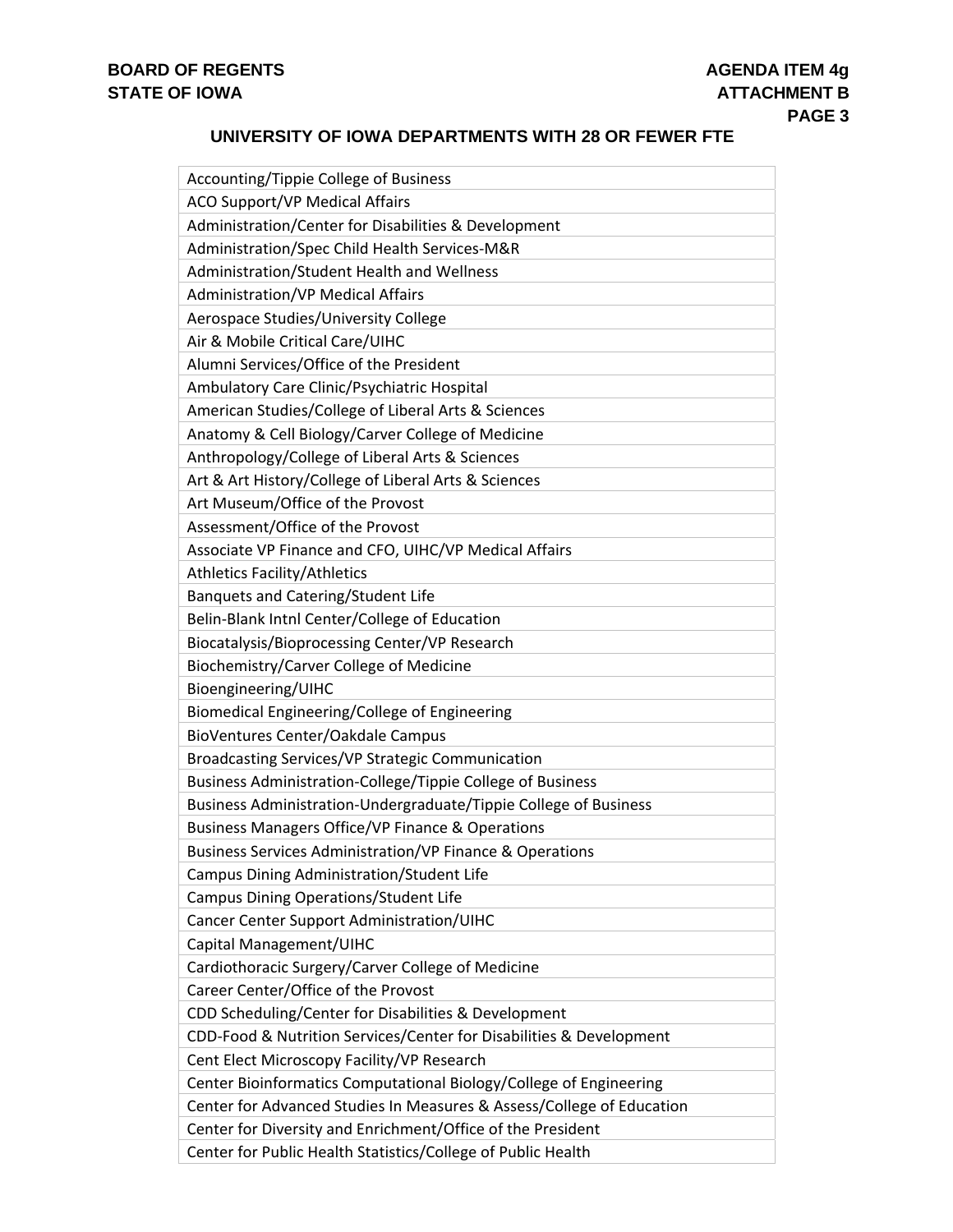| Center for Student Involvement and Leadership/Student Life               |
|--------------------------------------------------------------------------|
| Central Control/Center for Disabilities & Development                    |
| Central Mail System/VP Finance & Operations                              |
| Centralized Transcription Services/UIHC                                  |
| Chemical & Biochemical Engineering/College of Engineering                |
| Chemistry/College of Liberal Arts & Sciences                             |
| Chief Diversity Office/Office of the President                           |
| Chief Medical Officer/UIHC                                               |
| CHSC Per Patient per month/Spec Child Health Services-M&R                |
| Civil-Environmental Engineering/College of Engineering                   |
| Classics/College of Liberal Arts & Sciences                              |
| <b>Clinical Staff Office/UIHC</b>                                        |
| <b>Clinics/Student Health and Wellness</b>                               |
| Communication Sciences and Disorders/College of Liberal Arts & Sciences  |
| Communication Studies/College of Liberal Arts & Sciences                 |
| Community & Behavioral Health/College of Public Health                   |
| Computer Science/College of Liberal Arts & Sciences                      |
| Consultation & Res Med Educ/Carver College of Medicine                   |
| Continuing Education/Carver College of Medicine                          |
| Contracts & Assignments/Student Life                                     |
| Creative Writing/College of Liberal Arts & Sciences                      |
| C-Stores/Student Life                                                    |
| Ctr for Child Hlth Impr Innov/Spec Child Health Services-M&R             |
| CTR Health Effect of Environment/VP Research                             |
| Dance/College of Liberal Arts & Sciences                                 |
| Dean of Students/Student Life                                            |
| Dentistry Administration/College of Dentistry                            |
| Dentistry/UIHC                                                           |
| Dermatology/Carver College of Medicine                                   |
| Dermatology/UIHC                                                         |
| Des Moines John and Mary Pappajohn Education Center/Continuing Education |
| Diabetes Research Center/Carver College of Medicine                      |
| Division of Continuing Education/Continuing Education                    |
| Division of Sponsored Programs/VP Research                               |
| Documentation & Coding/UIHC                                              |
| Dows Institute-Research/College of Dentistry                             |
| Earth and Environmental Sciences/College of Liberal Arts & Sciences      |
| Economics/Tippie College of Business                                     |
| Educ Policy & Leadership Studies/College of Education                    |
| Education Administration/College of Education                            |
| e-Health Center/UIHC Affiliates                                          |
| Electrical-Computer Engineering/College of Engineering                   |
| <b>Emerg Med/UIHC</b>                                                    |
| <b>Emergency Medicine/Carver College of Medicine</b>                     |
| <b>EMSLRC/UIHC</b>                                                       |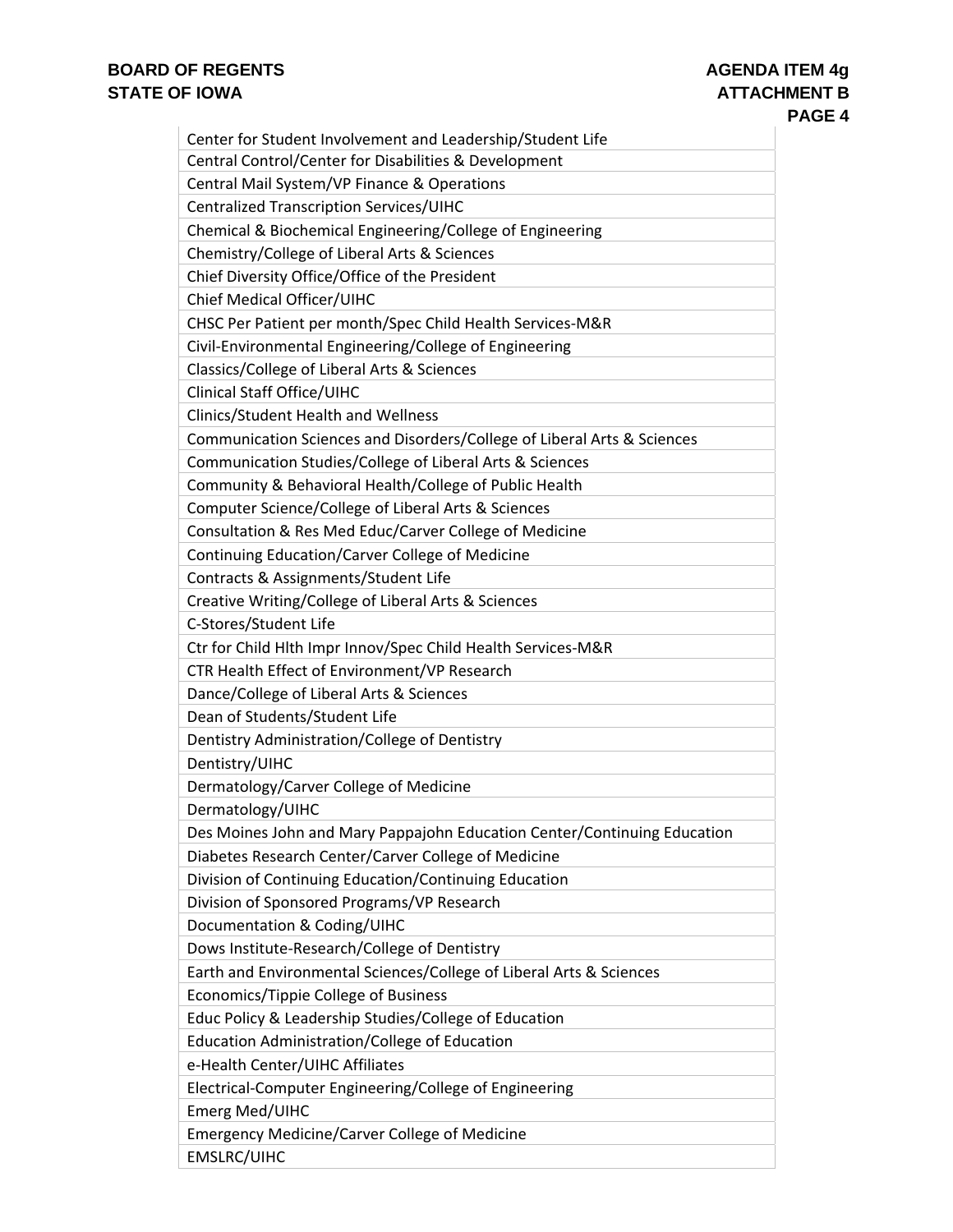| Endodontics/College of Dentistry                                            |
|-----------------------------------------------------------------------------|
| Engineering Administration/College of Engineering                           |
| Engineering Computer Network/College of Engineering                         |
| Engineering Electronics Shop/College of Engineering                         |
| Engineering Mechanical Shop/College of Engineering                          |
| English as Second Language/College of Liberal Arts & Sciences               |
| English/College of Liberal Arts & Sciences                                  |
| Environmental Health and Safety/VP Research                                 |
| Equal Opportunity and Diversity/Office of the President                     |
| Evaluation & Assessment Center/College of Education                         |
| Facilities Administration/Student Life                                      |
| Facilities Management-GEF/VP Finance & Operations                           |
| Facilities Management-Inventory/VP Finance & Operations                     |
| Facilities Management-Surplus/VP Finance & Operations                       |
| Facility Services Admin/UIHC                                                |
| Faculty Practice Administration/College of Nursing                          |
| Family Dentistry/College of Dentistry                                       |
| Family Medicine/Carver College of Medicine                                  |
| Finance & University Services/VP Finance & Operations                       |
| Finance/Tippie College of Business                                          |
| Food & Nutrition Services/Psychiatric Hospital                              |
| General Counsel/Office of the General Counsel                               |
| Geographical and Sustainability Sciences/College of Liberal Arts & Sciences |
| Global Region Environmental Research Center/VP Research                     |
| Governmental Relations/Office of the President                              |
| Graduate College Administration/Graduate College                            |
| <b>Graduate Medical Education/UIHC</b>                                      |
| Grants & Contracts/Spec Child Health Services-M&R                           |
| Grounds/UIHC                                                                |
| Guest Services, Helen Rossi Guest House/UIHC                                |
| <b>Guest Services/UIHC</b>                                                  |
| Guest Services-info desk/UIHC                                               |
| Hancher/VP Strategic Communication                                          |
| Health and Disability Center/Center for Disabilities & Development          |
| Health and Human Physiology/College of Liberal Arts & Sciences              |
| Health Management & Policy/College of Public Health                         |
| Heart and Vascular Center/Carver College of Medicine                        |
| History/College of Liberal Arts & Sciences                                  |
| Holden Comprehensive Cancer Center/UIHC                                     |
| Honors Program/University College                                           |
| Hospital Based Programs/Carver College of Medicine                          |
| Hospital Dentistry/College of Dentistry                                     |
| <b>Hospital Graphics/UIHC</b>                                               |
| Housekeeping & Grounds/Center for Disabilities & Development                |
| Housekeeping & Grounds/Psychiatric Hospital                                 |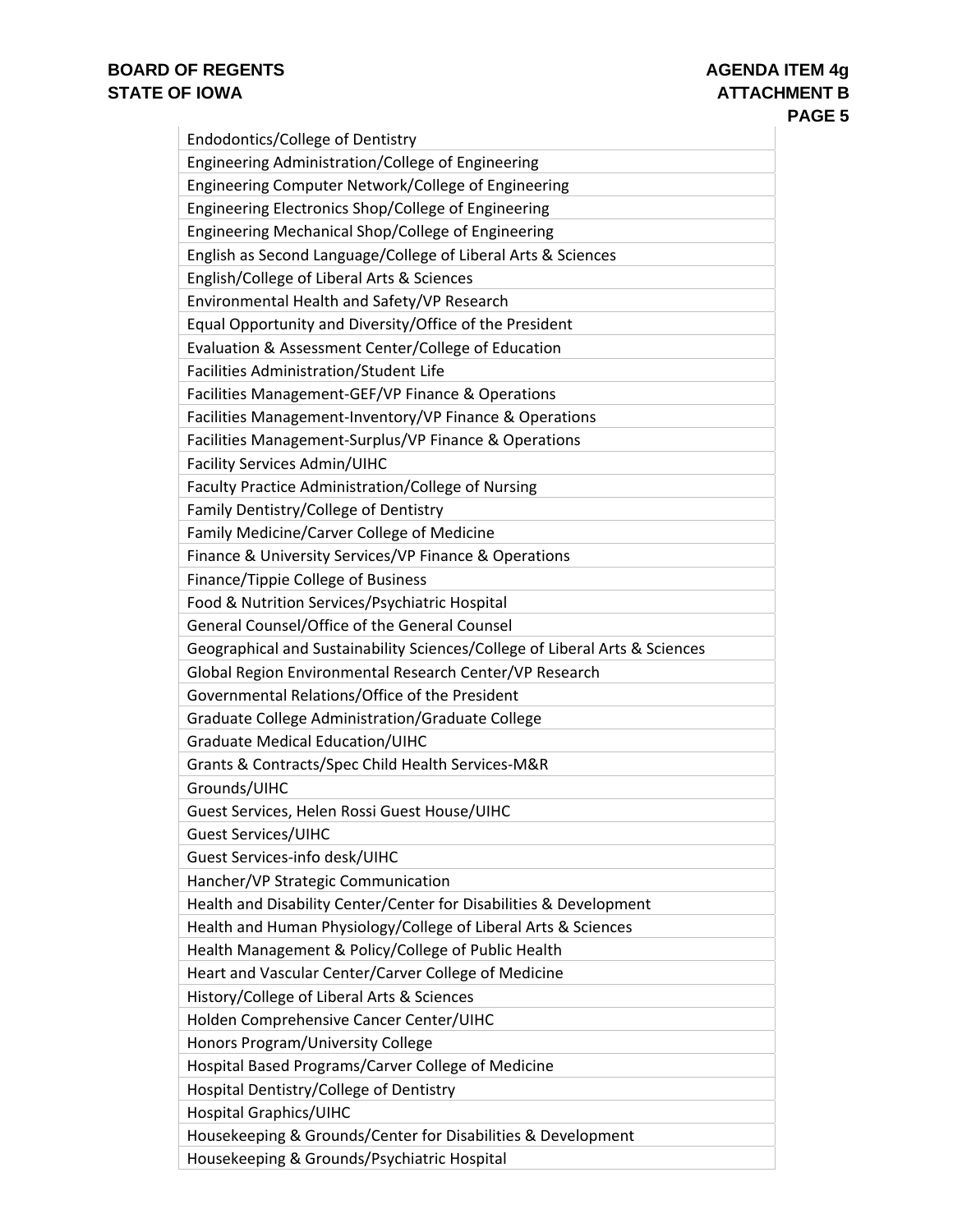| Human Resources/VP Medical Affairs                                                   |
|--------------------------------------------------------------------------------------|
| Human Subjects/IRB Office/VP Research                                                |
| Hygienic Laboratory-Administration/University Hygienic Lab                           |
| Hygienic Laboratory-Computer/University Hygienic Lab                                 |
| Hygienic Laboratory-REC/Acctg/University Hygienic Lab                                |
| IA Consortium Substance Abuse/VP Research                                            |
| ICTS - Administration/Inst for Clinical and Translational Science                    |
| ICTS - Clinical Research Resources/Inst for Clinical and Translational Science       |
| ICTS - Community Programs/Inst for Clinical and Translational Science                |
| ICTS - Design Biostat and Ethics/Inst for Clinical and Translational Science         |
| ICTS - Education/Inst for Clinical and Translational Science                         |
| ICTS - Informatics/Inst for Clinical and Translational Science                       |
| IH Waiver Services/Spec Child Health Services-M&R                                    |
| Informatics/Office of the Provost                                                    |
| Institute for Human Genetics/Carver College of Medicine                              |
| Institute for Public Health Practice/College of Public Health                        |
| Integrated Strategic Planning/VP Medical Affairs                                     |
| Interdepartmental Programs/Tippie College of Business                                |
| Interdisciplinary Programs/Graduate College                                          |
| Internal Audit/Office of the President                                               |
| Internal Medicine/UIHC                                                               |
| International Writing/Graduate College                                               |
| Iowa Institute for Public Health Research & Policy (IIPHRP)/College of Public Health |
| Iowa Lakeside Laboratory/Continuing Education                                        |
| Iowa Reading Research Center/College of Education                                    |
| Iowa Testing Programs/College of Education                                           |
| IRL-Dermatology/Iowa River Landing                                                   |
| IRL-Diabetes Management/Iowa River Landing                                           |
| IRL-Engineering Services/Iowa River Landing                                          |
| IRL-ESS & Guest Services/Iowa River Landing                                          |
| IRL-Gastroenterology/Iowa River Landing                                              |
| IRL-General Internal Medicine/Iowa River Landing                                     |
| IRL-General Pediatrics/Iowa River Landing<br>IRL-HVS/Iowa River Landing              |
| IRL-Materials Services/Iowa River Landing                                            |
| IRL-OBGYN General/Iowa River Landing                                                 |
| IRL-Ophthalmology/Iowa River Landing                                                 |
| IRL-Orthopaedic Clinic/Iowa River Landing                                            |
| IRL-Otolaryngology/Iowa River Landing                                                |
| IRL-Pathology/Iowa River Landing                                                     |
| IRL-Pharmacy/Iowa River Landing                                                      |
| IRL-Procedure Suite/Iowa River Landing                                               |
| IRL-Radiology/Iowa River Landing                                                     |
| IRL-Urology/Iowa River Landing                                                       |
| ITS-CIO Office/Information Technology                                                |
|                                                                                      |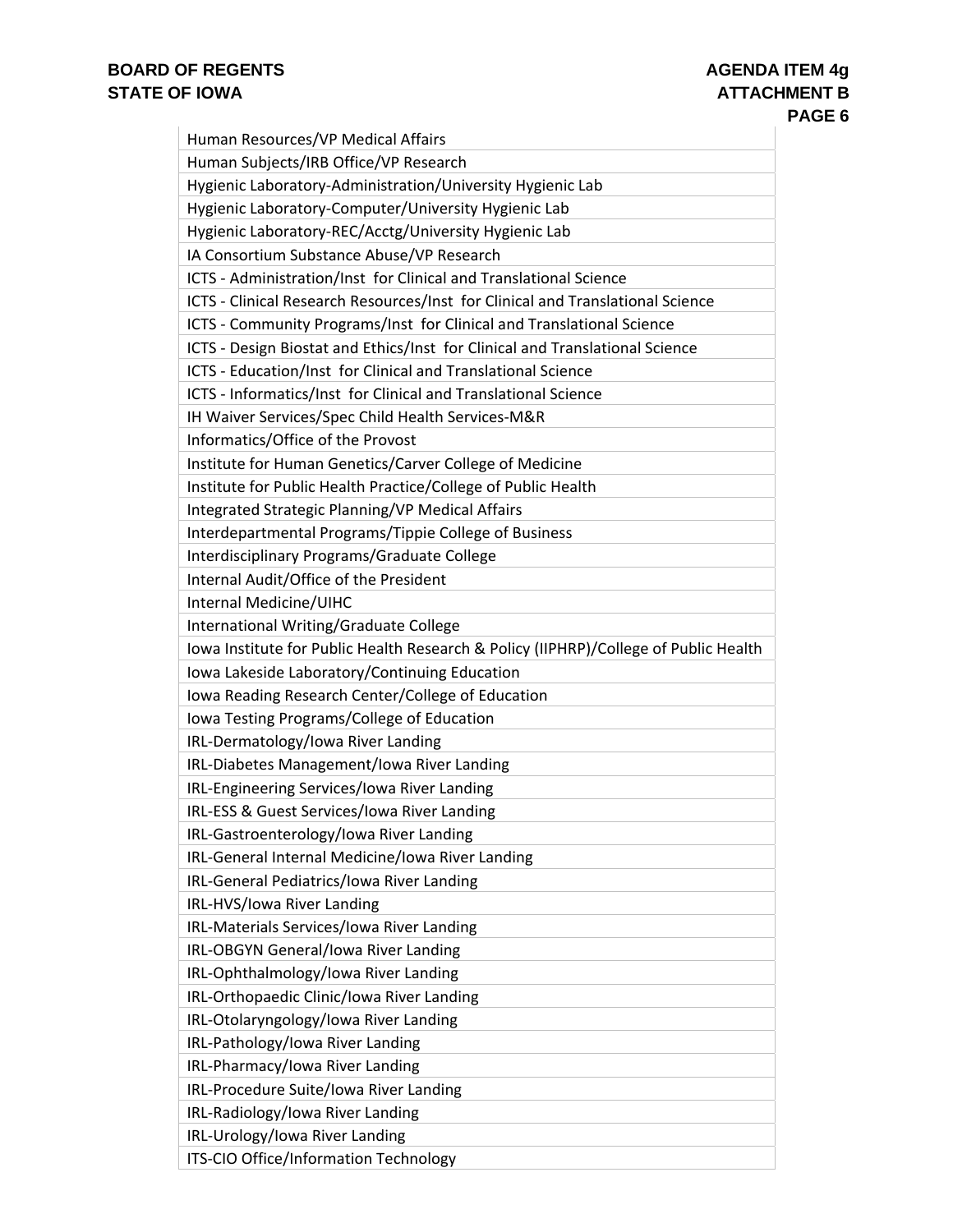| ITS-Research Services/Information Technology                           |
|------------------------------------------------------------------------|
| ITS-Security Office/Information Technology                             |
| Journalism & Mass Communication/College of Liberal Arts & Sciences     |
| Labor Center/Continuing Education                                      |
| Laboratory/Student Health and Wellness                                 |
| Laundry & Linen Services/UIHC                                          |
| Law, HP & Disability Center/College of Law                             |
| Law-Central Admin, Facilities/College of Law                           |
| Law-Faculty/College of Law                                             |
| Law-Iowa Nonprofit Resource Center/College of Law                      |
| Law-Student Services Programs/College of Law                           |
| Learning Resource Center/College of Education                          |
| Level 1 Trauma Program/UIHC                                            |
| Library & Information Science/Graduate College                         |
| Management & Organizations/Tippie College of Business                  |
| Management Sciences/Tippie College of Business                         |
| Marketing/Tippie College of Business                                   |
| Material Management/VP Finance & Operations                            |
| Material Services, Central Sterilizing/Iowa River Landing              |
| <b>Material Services/UIHC</b>                                          |
| Mathematics/College of Liberal Arts & Sciences                         |
| Mechanical Engineering/College of Engineering                          |
| Medical Ethics/Carver College of Medicine                              |
| Medical Instruments/UIHC                                               |
| Medical Museum/UIHC                                                    |
| Medical Records/Spec Child Health Services-M&R                         |
| Military Science/University College                                    |
| Mobile Clinics & Support/Spec Child Health Services-M&R                |
| Music/College of Liberal Arts & Sciences                               |
| Neurology/UIHC                                                         |
| Neurosurgery HR/UIHC                                                   |
| Neurosurgery/Carver College of Medicine                                |
| Non-Hospital Units/UIHC                                                |
| Nursing Administration & General/College of Nursing                    |
| Nursing Services/Center for Disabilities & Development                 |
| Nursing/College of Nursing                                             |
| Nursing/Student Health and Wellness                                    |
| Obermann Center For Advanced Studies/VP Research                       |
| Ob-Gyn/UIHC                                                            |
| Obstetrics & Gynecology/UIHC                                           |
| Ofc of Clinical Quality Safety and Performance Improvement/UIHC        |
| Ofc of Statewide Clinical Educ Prog/Carver College of Medicine         |
| Office of Management & Business Development/Tippie College of Business |
| Office of Student Services/College of Education                        |
| Office of the IACUC/VP Research                                        |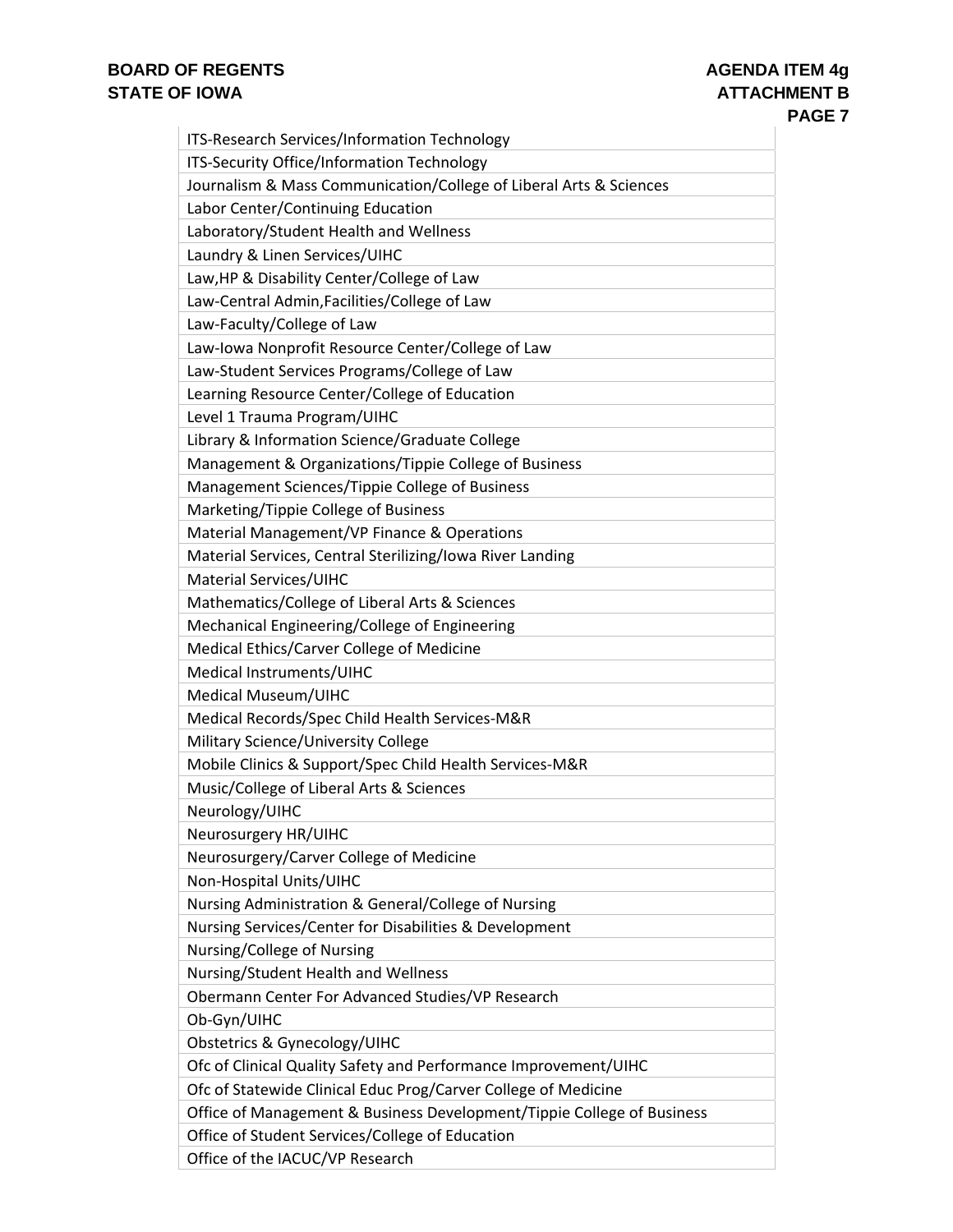| <b>Operations Excellence/UIHC</b>                                         |
|---------------------------------------------------------------------------|
| Operative Dentistry/College of Dentistry                                  |
| Optical Science Tech Center OSTC/College of Liberal Arts & Sciences       |
| Oral & Maxillofacial Surgery/College of Dentistry                         |
| Oral Path, Radiology&Medicine/College of Dentistry                        |
| Organizations, Systems & Community/College of Nursing                     |
| Orthodontics/College of Dentistry                                         |
| Orthopaedic Surgery/UIHC                                                  |
| Outreach and Engagement/Office of the Provost                             |
| <b>Outreach Clinics/UIHC Affiliates</b>                                   |
| Outreach/Student Health and Wellness                                      |
| Parent, Child & Family/College of Nursing                                 |
| Pastoral Services/UIHC                                                    |
| Patient Financial Services/Psychiatric Hospital                           |
| Patient Library/UIHC                                                      |
| Patient Representatives/UIHC                                              |
| Pediatric Dentistry/College of Dentistry                                  |
| Pediatrics/UIHC                                                           |
| Pentacrest Museums/VP Research                                            |
| Periodontics/College of Dentistry                                         |
| Pharmaceutical Sciences and Experimental Therapeutics/College of Pharmacy |
| Pharmacology/Carver College of Medicine                                   |
| Pharmacy Practice and Science/College of Pharmacy                         |
| Pharmacy/College of Pharmacy                                              |
| Philosophy/College of Liberal Arts & Sciences                             |
| Physical Therapy/Carver College of Medicine                               |
| Physical Therapy/Center for Disabilities & Development                    |
| Physician Assistant/Carver College of Medicine                            |
| Physiology/Carver College of Medicine                                     |
| Plant Operation & Maintenance/Psychiatric Hospital                        |
| Political Science/College of Liberal Arts & Sciences                      |
| Ponseti International/Carver College of Medicine                          |
| President/Office of the President                                         |
| Preventive & Community Dentistry/College of Dentistry                     |
| Printing Department Services/VP Finance & Operations                      |
| Production Units/College of Liberal Arts & Sciences                       |
| Project Art/UIHC                                                          |
| Prosthodontics/College of Dentistry                                       |
| Provost Office Administration/Office of the Provost                       |
| Psych & Quant Foundations/College of Education                            |
| Psychiatry/Psychiatric Hospital                                           |
| Psychological and Brain Sciences/College of Liberal Arts & Sciences       |
| Psychology/Center for Disabilities & Development                          |
| Public Health Administration/College of Public Health                     |
| Public Policy Center/VP Research                                          |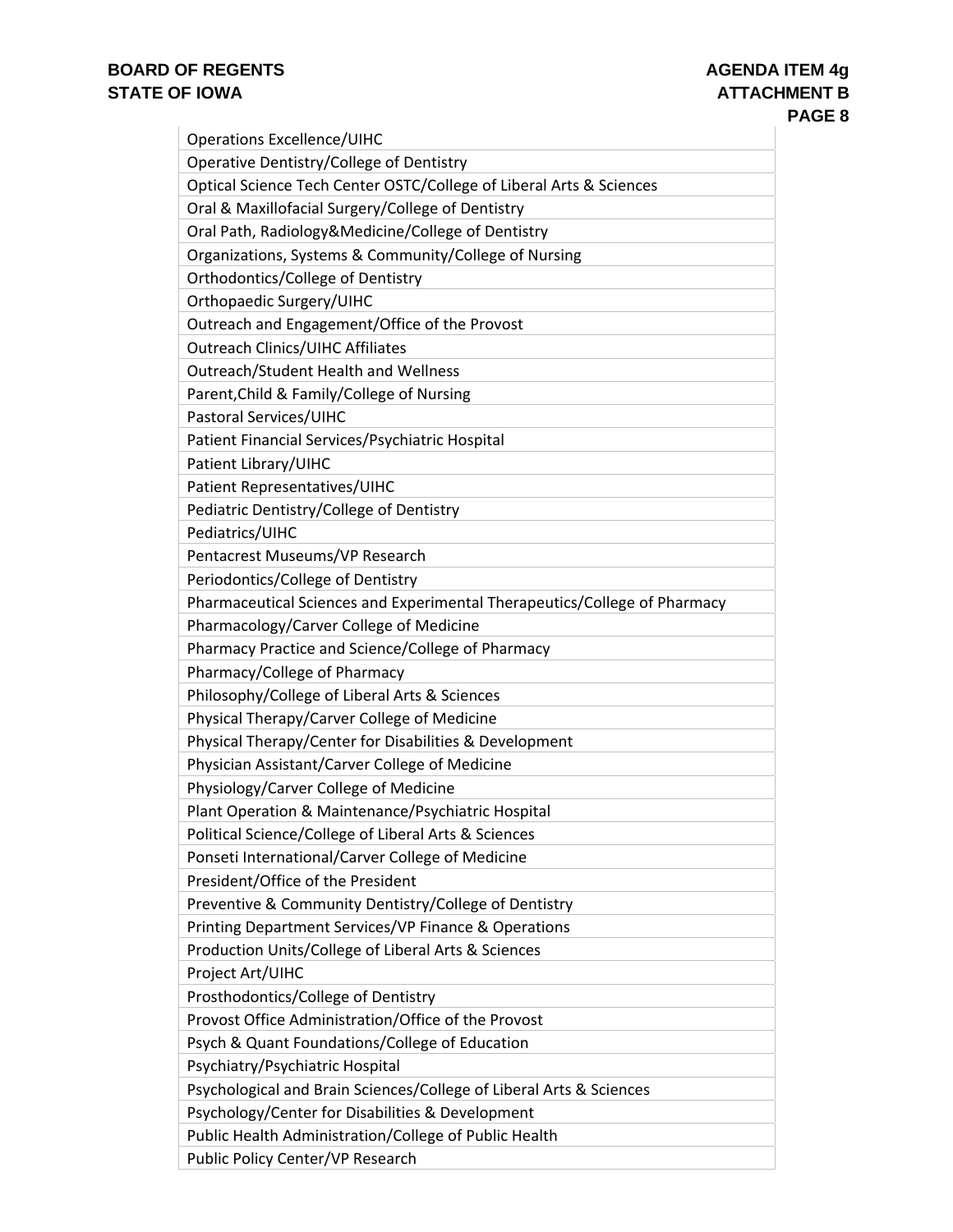| Purchasing/VP Finance & Operations                                |
|-------------------------------------------------------------------|
| Radiation Oncology/Carver College of Medicine                     |
| <b>Radiation Oncology/UIHC</b>                                    |
| Radiation Research Laboratory/Carver College of Medicine          |
| Rape Victim Advocacy Program/Student Life                         |
| Rehab Therapy/UIHC                                                |
| Rehabilitation and Counselor Education/College of Education       |
| Religion/College of Liberal Arts & Sciences                       |
| Report Processing/Center for Disabilities & Development           |
| Research Administration/VP Research                               |
| Research Department/College of Nursing                            |
| Research Information Systems/VP Research                          |
| Residence Hall Maintenance/Student Life                           |
| <b>Respiratory Care/UIHC</b>                                      |
| <b>Retail Operations/Student Life</b>                             |
| Rhetoric/College of Liberal Arts & Sciences                       |
| Risk Management Office/VP Finance & Operations                    |
| Safety & Security/Center for Disabilities & Development           |
| Safety & Security/Psychiatric Hospital                            |
| Shipping-Receiving/UIHC                                           |
| Social Services/Center for Disabilities & Development             |
| Social Services/UIHC                                              |
| Social Work/College of Liberal Arts & Sciences                    |
| Sociology/College of Liberal Arts & Sciences                      |
| Spanish & Portuguese/College of Liberal Arts & Sciences           |
| State Archaeologist/VP Research                                   |
| Statistics & Actuarial Science/College of Liberal Arts & Sciences |
| Stead Technology Services Group/Tippie College of Business        |
| <b>Strategic Relations/UIHC</b>                                   |
| <b>Student Disability Services/Student Life</b>                   |
| Student Financial Aid Operations/Office of the Provost            |
| Student Life/Student Life                                         |
| Student Organizations/Student Life                                |
| Summer Sports Program/Athletics                                   |
| Surgery/UIHC                                                      |
| Teacher Leader Center/College of Education                        |
| Teaching and Learning/College of Education                        |
| Training & Project Services/Center for Disabilities & Development |
| Treasury Operations/VP Finance & Operations                       |
| UHC Clinics/Center for Disabilities & Development                 |
| UI Center for Conferences/Continuing Education                    |
| UI Children's Hospital/UIHC                                       |
| UI Health Plan/UIHC Affiliates                                    |
| UI Partners/Oakdale Campus                                        |
| UI Press Office Operations/Graduate College                       |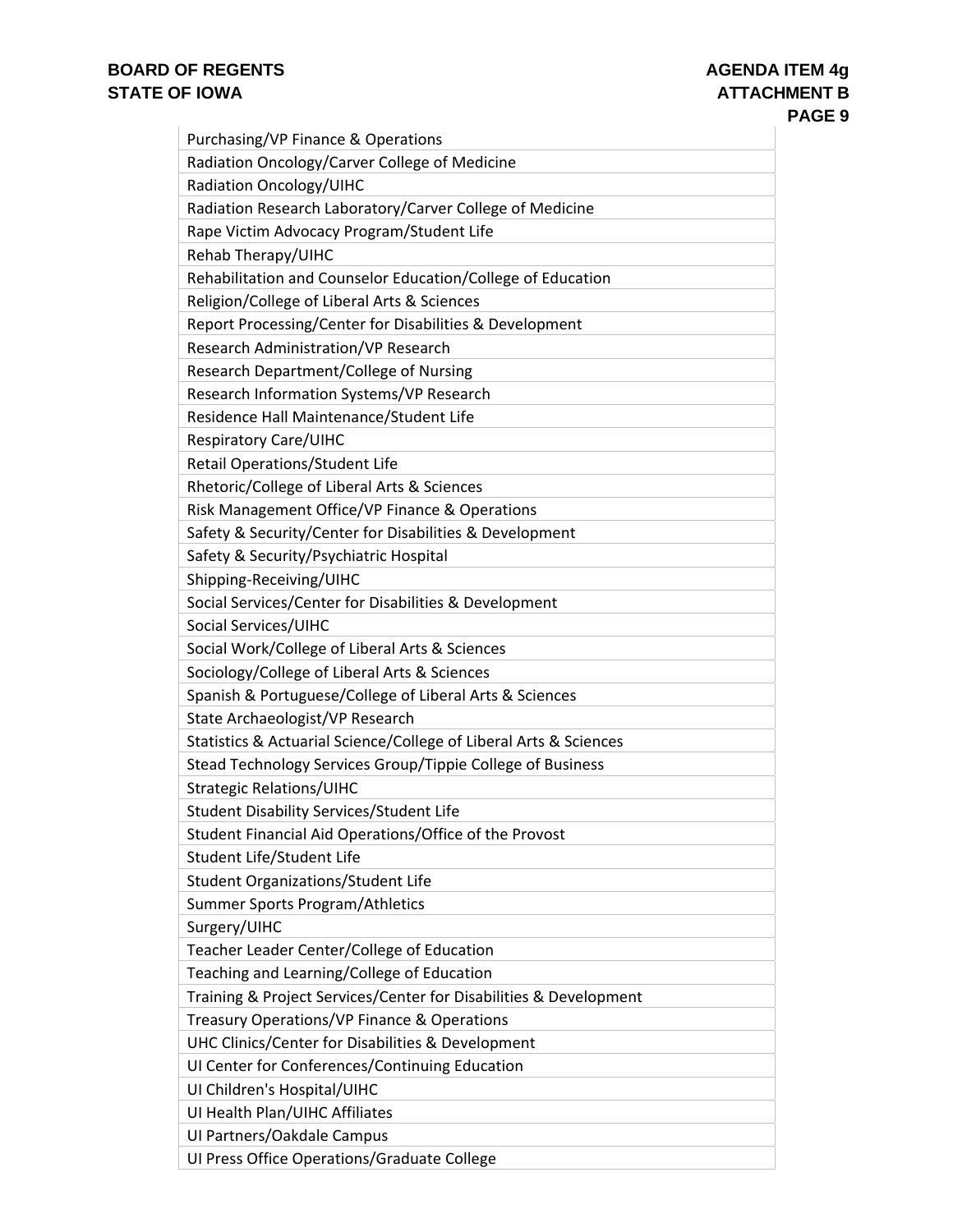| UI Research Foundation/Oakdale Campus                                         |
|-------------------------------------------------------------------------------|
| UI Statewide Health Services/UIHC                                             |
| UIHC & FPP Outreach-Administration/UIHC Affiliates                            |
| <b>UIHC Compliance Office/UIHC</b>                                            |
| UIHC Otolaryngology/UIHC                                                      |
| <b>UIHC Urology/UIHC</b>                                                      |
| UIHF - Revenue & Decision Supp/VP Medical Affairs                             |
| University Apartments/Student Life                                            |
| University College/University College                                         |
| University Communication and Marketing/VP Strategic Communication             |
| University Counseling/Student Life                                            |
| University Creative Services/VP Strategic Communication                       |
| University Employee Health Clinic/UIHC                                        |
| University Housing Administration/Student Life                                |
| University Marketing and Media Production/VP Strategic Communication          |
| University News Services/VP Strategic Communication                           |
| Urban & Regional Planning/Graduate College                                    |
| Urology/Carver College of Medicine                                            |
| Vice President for Research/Oakdale Campus                                    |
| Volunteer Program/UIHC                                                        |
| VP Operational Efficiency and Regulatory Analysis/Office of the President     |
| Wellness/Student Health and Wellness                                          |
| Women's Resource & Action Center/Student Life                                 |
| World Languages, Literatures, and Cultures/College of Liberal Arts & Sciences |
| <b>Writing Program/Continuing Education</b>                                   |
| Wynn Inst Vision Rsch/Carver College of Medicine                              |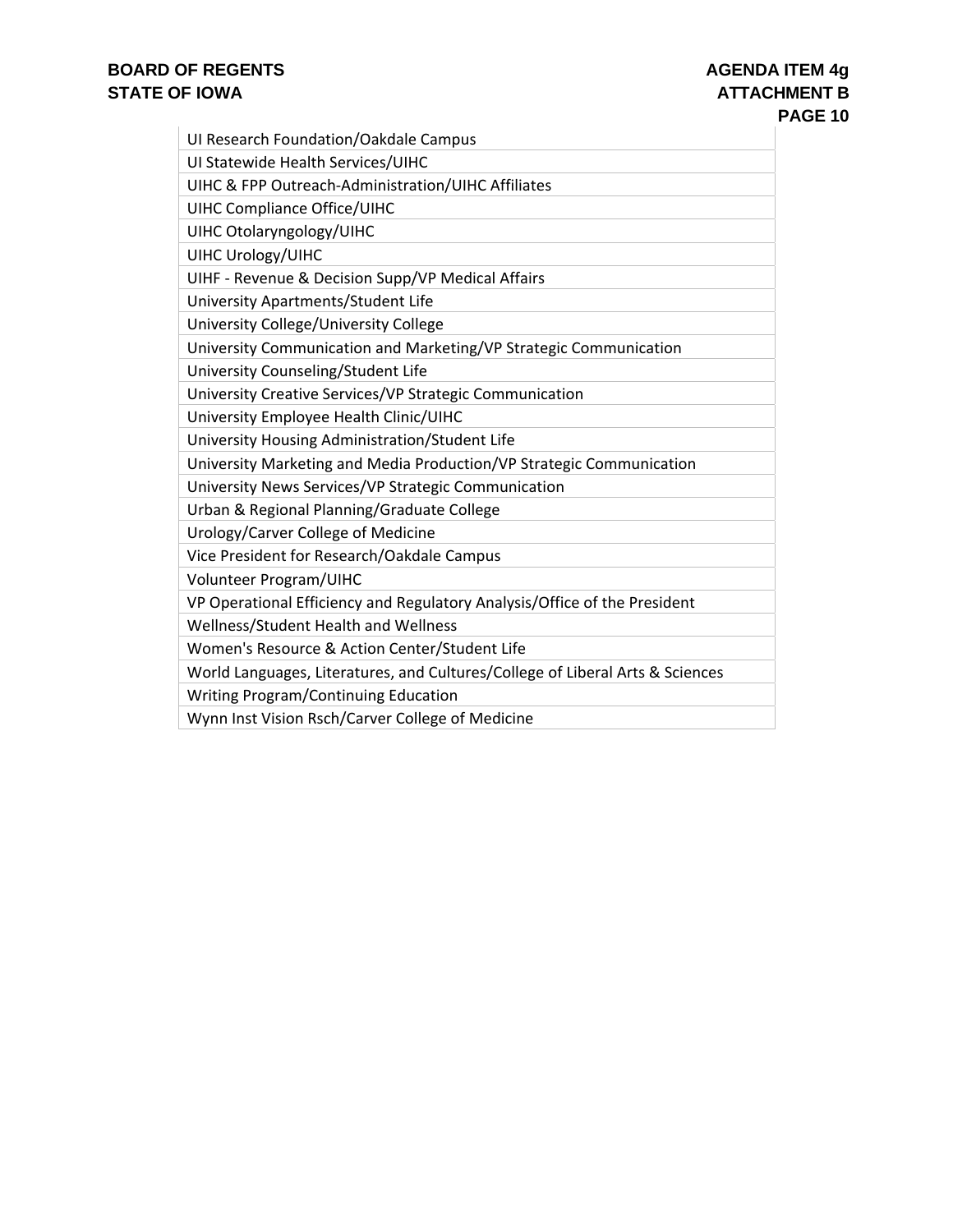#### **IOWA STATE UNIVERSITY DEPARTMENTS WITH 28 OR FEWER FTE**

| Aerospace Engineering                           |
|-------------------------------------------------|
| Ag & Life Sci Administration                    |
| Agricultural & Biosystems Engineering - ENGR    |
| <b>Agriculture Communications</b>               |
| <b>Agricultural Education &amp; Studies</b>     |
| <b>Agriculture Experiment Station</b>           |
| Air Force Aerospace Studies                     |
| <b>Alumni Association</b>                       |
| Anthropology                                    |
| Apparel, Events & Hospitality Mgmt              |
| <b>Attending Veterinarian</b>                   |
| Biochemistry/Biophysics & Molc Biol-AGLS        |
| Biochemistry/Biophysics & Molc Biol-LAS         |
| <b>Bioeconomy Institute</b>                     |
| <b>Biomedical Sciences</b>                      |
| Biosafety Inst Genetically Modfd At Prod        |
| Biotechnology                                   |
| <b>Bookstore</b>                                |
| Brenton Center For Ag Instr Tech Transf         |
| <b>Business</b>                                 |
| <b>Business Career Services</b>                 |
| <b>Business Graduate Program</b>                |
| <b>Business Services</b>                        |
| <b>Business Undergraduate Program</b>           |
| <b>Campus Organizations</b>                     |
| Carrie Chapman Catt Center                      |
| Center For Agricultural & Rural Develop         |
| Center For Agricultural Law & Taxation          |
| Center For Biorenewable Chemicals               |
| Center For Crops Utilization Research           |
| Center For Excellence In Learn & Teach          |
| Center For Food Security/Public Health          |
| <b>Center For Sustainable Rural Livelihoods</b> |
| <b>Central Stores</b>                           |
| Chemical & Biological Engineering               |
| <b>Chemistry Stores</b>                         |
| Civil, Construction & Environmental Eng         |
| Communities - Extension                         |
| <b>Computer Science</b>                         |
|                                                 |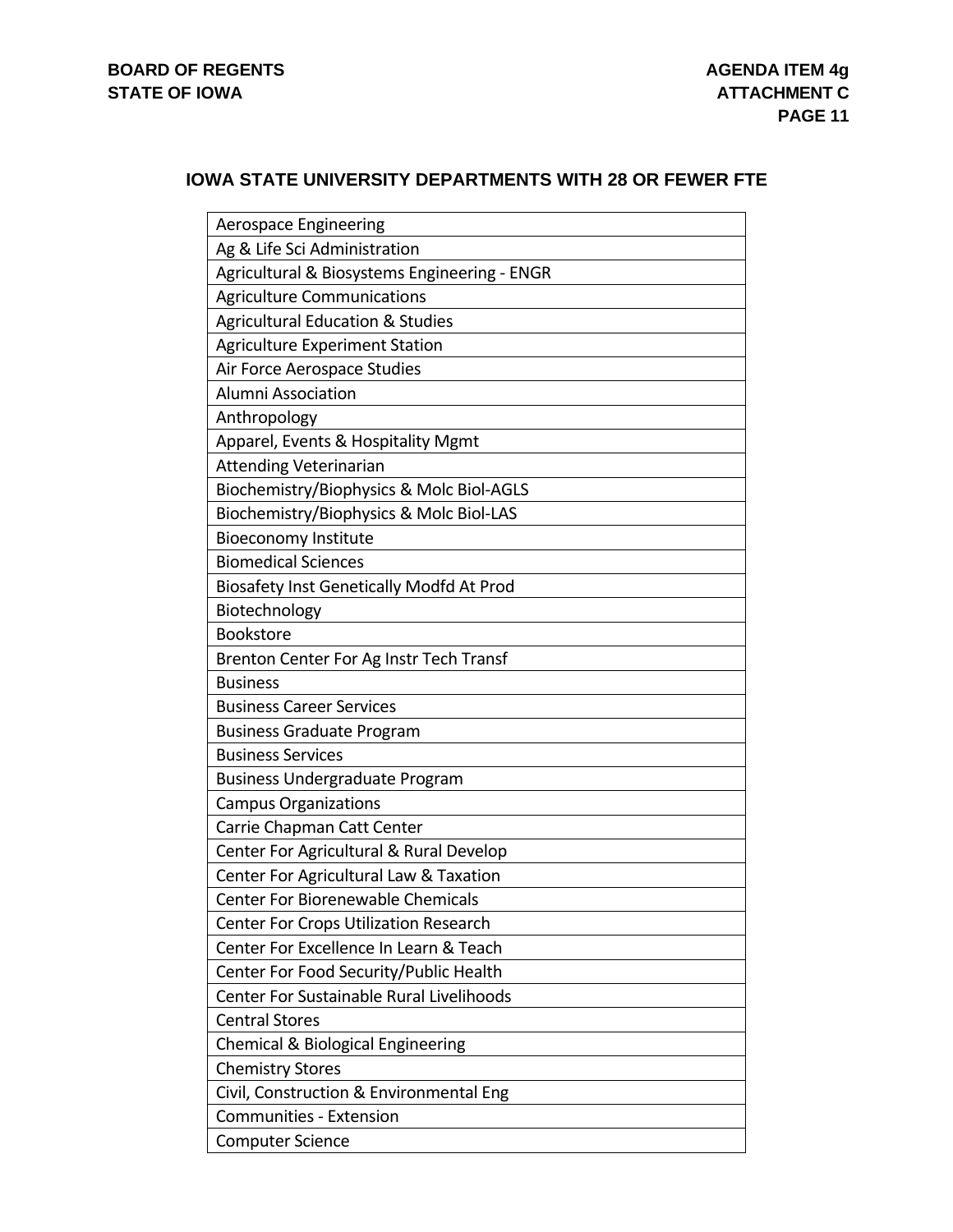| Conference Planning & Management            |
|---------------------------------------------|
| Cooperative Extension Field Program         |
| <b>Center For Nondestructive Evaluation</b> |
| Design Administration                       |
| Destination Iowa State-New Student Prgms    |
| Ecology/Evolution & Organismal Biol-AGLS    |
| Ecology, Evolution & Organismal Biol-LAS    |
| Economic Development & Industry Relations   |
| <b>Economics-AGLS</b>                       |
| Economics - LAS                             |
| <b>Educational Talent Search</b>            |
| <b>Electrical And Computer Engineering</b>  |
| <b>Engineering Administration</b>           |
| <b>Engineering Career Services</b>          |
| <b>Engineering College Relations</b>        |
| <b>Engineering Outreach Programs</b>        |
| Engineering Research Institute              |
| <b>Engineering Student Services</b>         |
| <b>Engineering Technology Support</b>       |
| Engineering-LAS Online Learning             |
| English                                     |
| <b>Enrollment Services</b>                  |
| Entomology                                  |
| <b>Equal Opportunity Office</b>             |
| <b>Extension Distribution</b>               |
| <b>Extension IT</b>                         |
| <b>Extension Organizational Advancement</b> |
| <b>Extension Organizational Development</b> |
| <b>Extension Professional Development</b>   |
| <b>Faculty Senate</b>                       |
| Finance                                     |
| <b>Finance Extension</b>                    |
| <b>Flight Service</b>                       |
| Food Science & Human Nutrition - AGLS       |
| Food Science & Human Nutrition-H Sci        |
| Genetics/Development & Cell Biology-AGLS    |
| Genetics, Development & Cell Biology-LAS    |
| <b>Geological And Atmospheric Sciences</b>  |
| <b>Global Agriculture Programs</b>          |
| <b>Government Relations</b>                 |
| <b>Graduate College</b>                     |
| <b>Grants Hub</b>                           |
| Greenlee School Journalism/Communication    |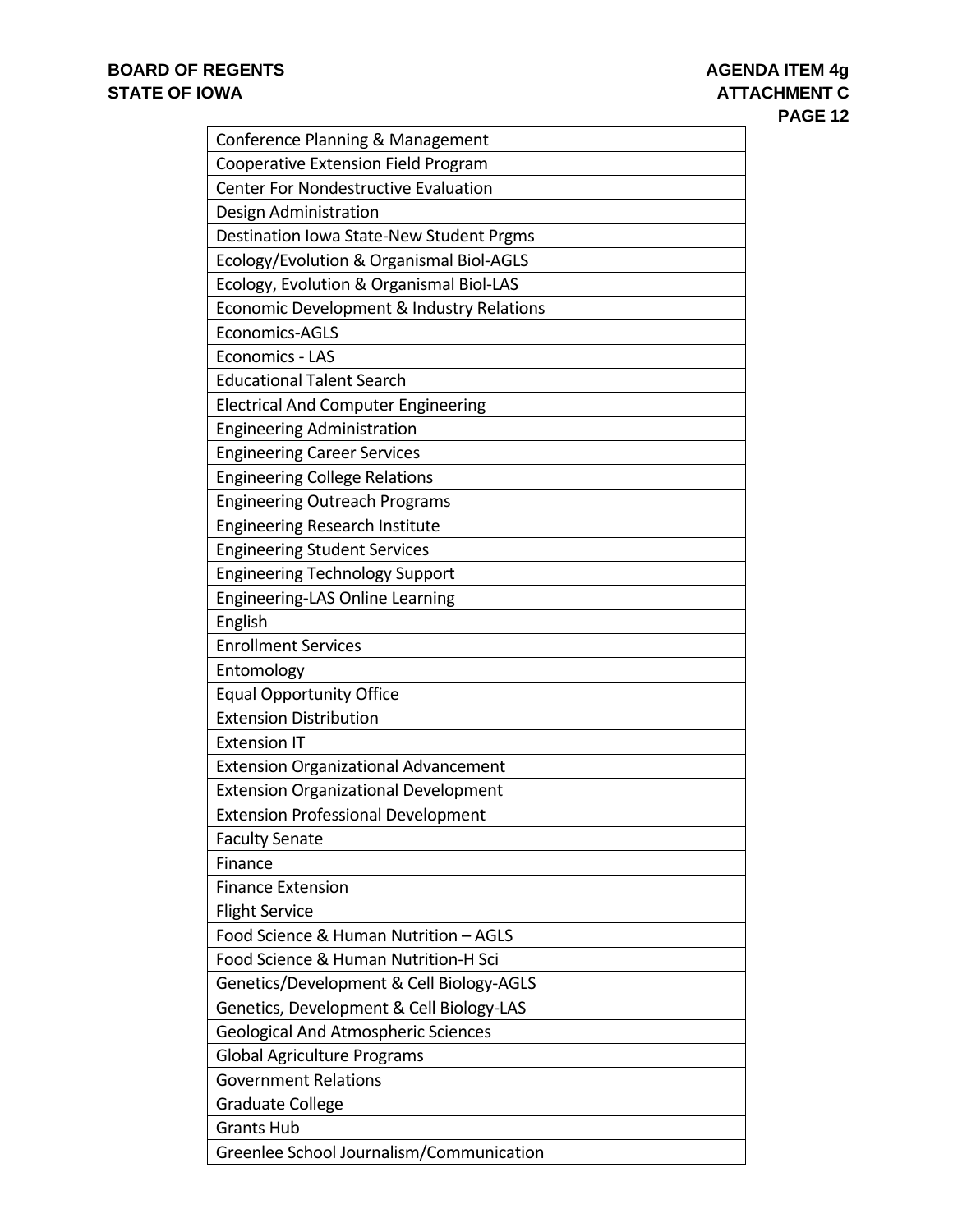| History                                      |
|----------------------------------------------|
| Honors Program-PRV                           |
| Horticulture                                 |
| <b>Human Resources Extension</b>             |
| <b>Human Sciences Administration</b>         |
| <b>Human Sciences Student Services</b>       |
| Industrial & Manufacturing Systems ENGR      |
| <b>Industrial Design</b>                     |
| Institute For Design Research/Outreach       |
| <b>Institutional Research</b>                |
| Intensive English & Orientation Program      |
| Interdepartmental Graduate Programs          |
| <b>Internal Audit</b>                        |
| <b>International Programs</b>                |
| <b>International Students &amp; Scholars</b> |
| Iowa Beef Center                             |
| Iowa Energy Center                           |
| Iowa Soybean Research Center                 |
| ISU Pappajohn Center For Entrepreneurship    |
| <b>ISU Research Foundation</b>               |
| <b>ISU Research Park</b>                     |
| IT Services Academic Technologies            |
| It Services Administrative Services          |
| <b>IT Services Customer Services</b>         |
| IT Services Networks & Communications        |
| IT Services Office Of CIO                    |
| IT Services Security And Policies            |
| Kinesiology                                  |
| Lectures Program                             |
| Leopold Center                               |
| Liberal Arts & Sci Student Academic Srv      |
| Marketing                                    |
| Materials Science & Engineering              |
| <b>Mathematics</b>                           |
| Mechanical Engineering                       |
| Microbiology                                 |
| <b>Microelectronics Research Center</b>      |
| <b>Midwest Plan Service</b>                  |
| <b>Military Science &amp; Tactics</b>        |
| <b>Multicultural Student Affairs</b>         |
| <b>Music And Theatre</b>                     |
| Natural Resource Ecology And Management      |
| <b>Nature Connects</b>                       |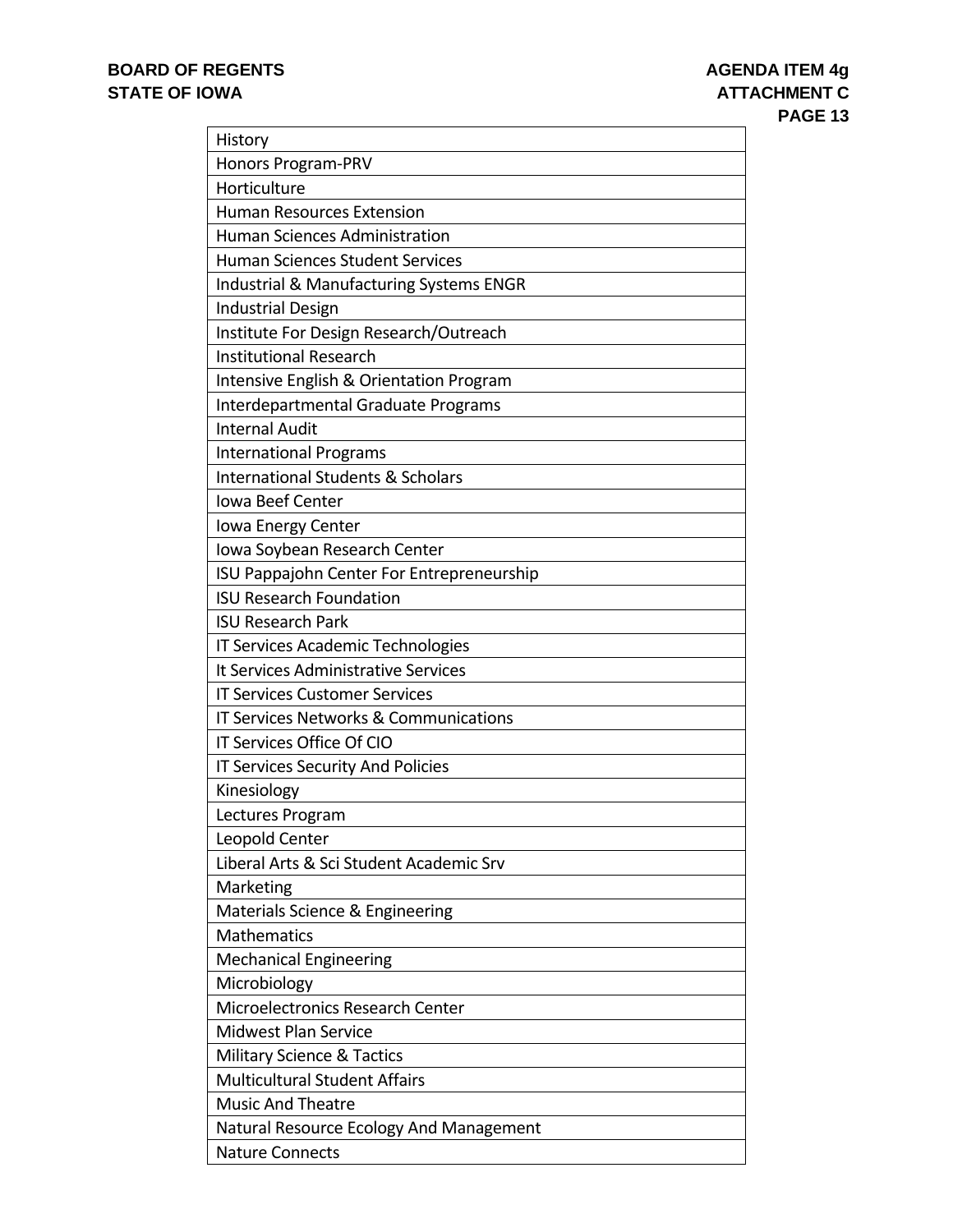| <b>Naval Science</b>                            |
|-------------------------------------------------|
| <b>Nutrition &amp; Wellness Research Center</b> |
| Office Intellectual Property & Tech Transfer    |
| Office For Responsible Research                 |
| Office Of Research Integrity                    |
| <b>Ombuds Office</b>                            |
| Orientation - New Student Programs              |
| Partnerships In Prevention Science Inst         |
| Philosophy & Religious Studies                  |
| Physics & Astronomy                             |
| <b>Plant Sciences Institute</b>                 |
| <b>Political Science</b>                        |
| President                                       |
| Prog For Women In Science & Engr                |
| Psychology                                      |
| Purchasing                                      |
| <b>Receivables Office</b>                       |
| <b>Recreation Services</b>                      |
| <b>Reiman Gardens-VPBF</b>                      |
| <b>Risk Management</b>                          |
| Seed Science Center - Experiment Station        |
| Senior Vice President And Provost               |
| <b>Small Business Development Center</b>        |
| Sociology - AGLS                                |
| Sociology - LAS                                 |
| Sponsored Programs Administration               |
| <b>Statistics</b>                               |
| <b>Student Counseling Services</b>              |
| <b>Student Financial Aid</b>                    |
| <b>Student Support Services Program</b>         |
| <b>Study Abroad Center</b>                      |
| Supply Chain & Information Systems              |
| <b>Trademark Office</b>                         |
| <b>Transportation Services</b>                  |
| Treasurer                                       |
| <b>University Counsel</b>                       |
| University Marketing & Promotions               |
| <b>University Museums</b>                       |
| <b>University Relations</b>                     |
| <b>Upward Bound</b>                             |
| Value Added Agriculture-Extension               |
| <b>Veenker Memorial Golf Course</b>             |
| <b>Veterinary Clinical Sciences</b>             |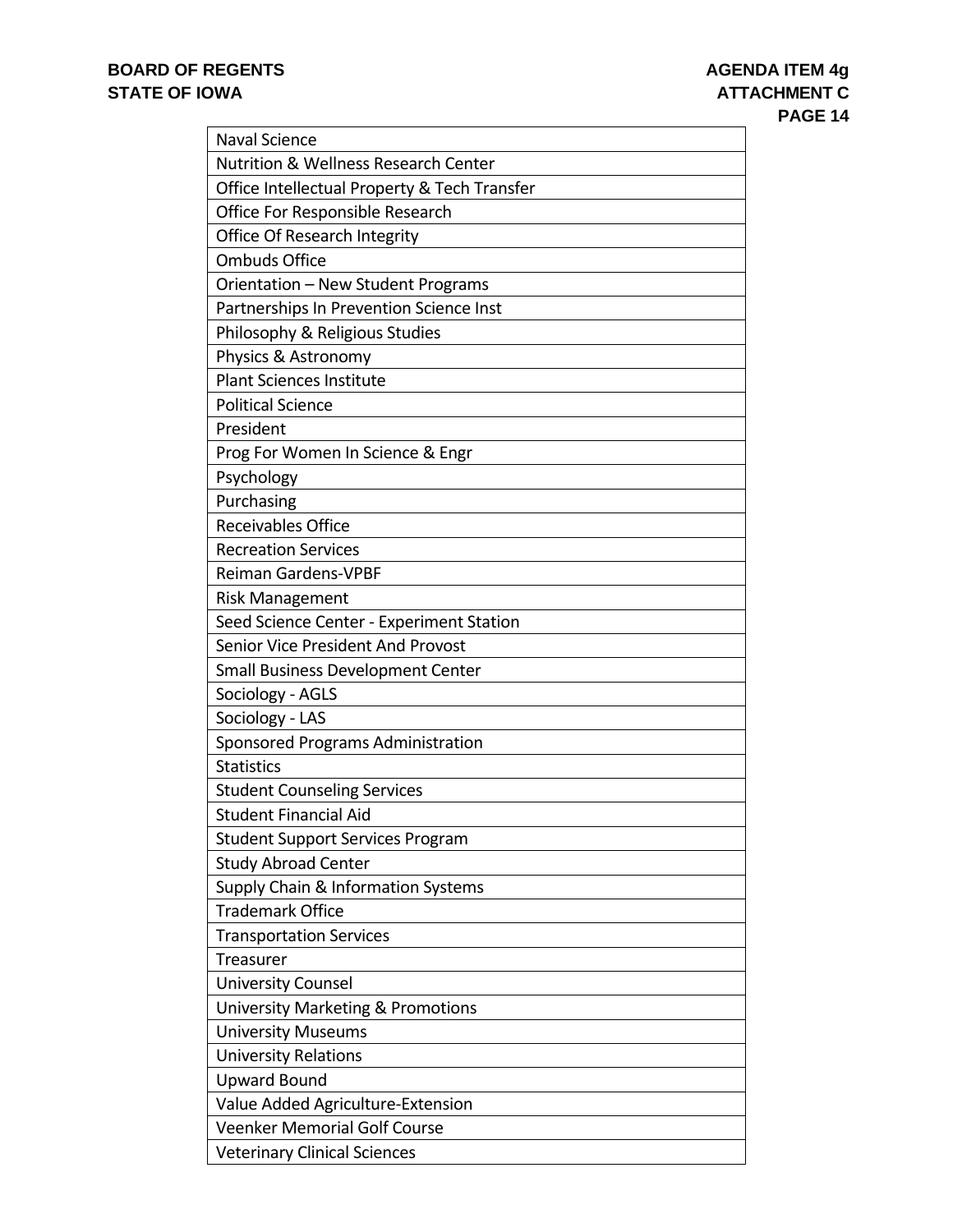| Vet Diagnostic & Production Animal Med     |
|--------------------------------------------|
| Vet Microbiology & Preventive Medicine     |
| <b>Veterinary Pathology</b>                |
| Vice President Business & Finance          |
| Vice President For Extension And Outreach  |
| Vice President For Research                |
| Vice President Student Affairs             |
| <b>Virtual Reality Applications Center</b> |
| <b>WOII Radio</b>                          |
| Women's Center - Student Affairs           |
| World Languages And Cultures               |
|                                            |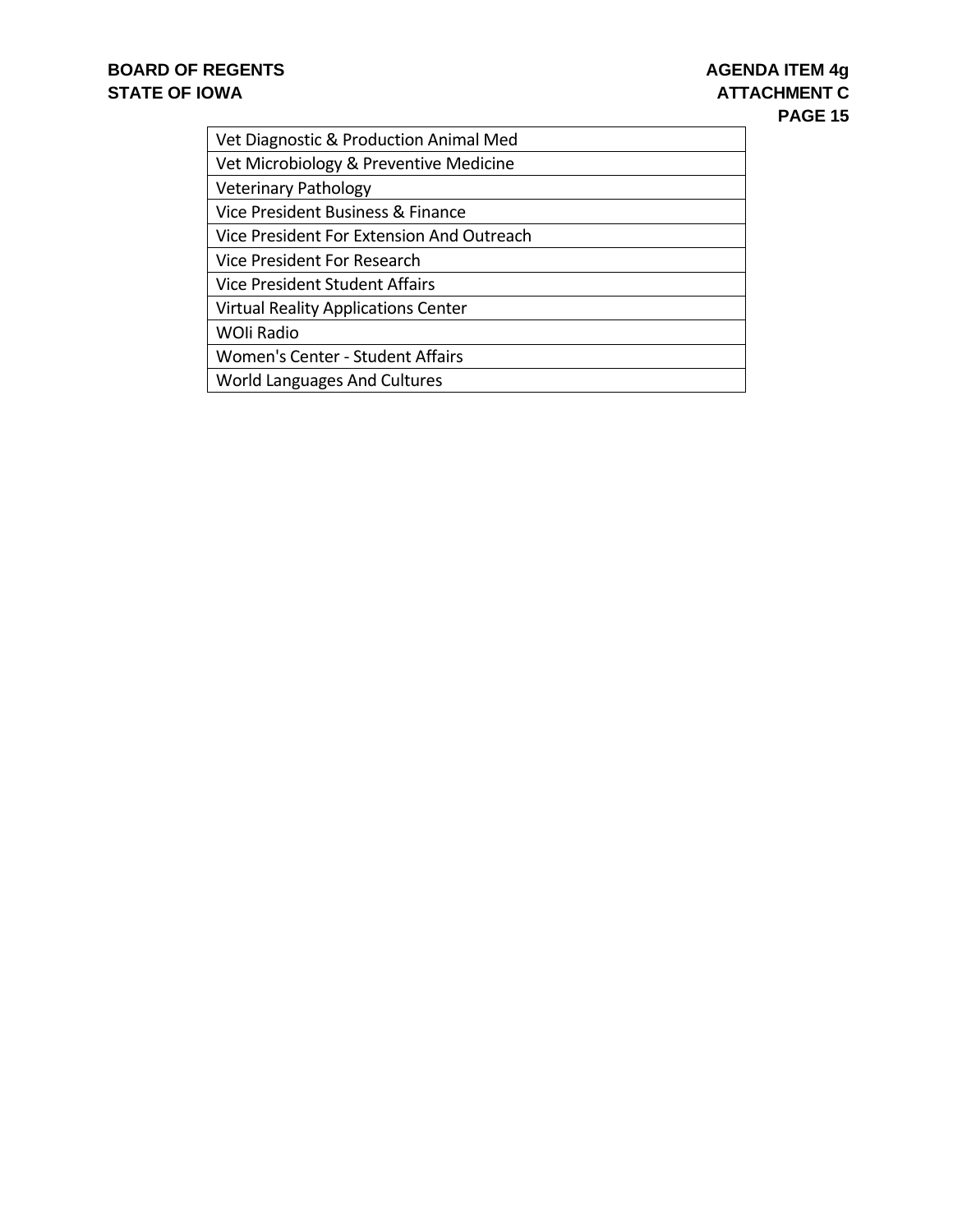#### **UNIVERSITY OF NORTHERN IOWA DEPARTMENTS WITH 28 OR FEWER FTE**

| <b>Academic Advising</b>                           |
|----------------------------------------------------|
| <b>Academic Affairs</b>                            |
| <b>Academic Learning Center</b>                    |
| Accounting                                         |
| <b>Administration &amp; Financial Services</b>     |
| Admissions                                         |
| AF - Technology Services                           |
| Applied Human Sciences, School of                  |
| Art                                                |
| Biology                                            |
| <b>Broadcasting Services</b>                       |
| <b>Business Operations</b>                         |
| <b>Career Services</b>                             |
| Center for Early Developmental Education           |
| <b>Center for Educational Transformation</b>       |
| Center for Energy & Environmental Education        |
| Center for Excellence in Teaching & Learning       |
| <b>Center for Multicultural Education</b>          |
| Center for Social & Behavioral Research            |
| College for Social & Behavioral Sciences           |
| Center for Teaching & Learning Mathematics         |
| <b>Chemistry &amp; Biochemistry</b>                |
| <b>Child Development Center</b>                    |
| <b>Classic Upward Bound</b>                        |
| College of Business Admin Support Services         |
| <b>College of Business Administration</b>          |
| College of Education                               |
| <b>College of Education Student Advising</b>       |
| College of Humanities, Arts & Sciences             |
| <b>Communication Sciences &amp; Disorders</b>      |
| <b>Communication Studies</b>                       |
| Compliance & Equity Management                     |
| <b>Computer Science</b>                            |
| <b>Continuing Education &amp; Special Programs</b> |
| Culture & Intensive English Program                |
| Curriculum & Instruction                           |
| Dean of Students                                   |
| <b>Disability Services</b>                         |
| <b>Earth Science</b>                               |
| Economics                                          |
| Educational Leadership & Postsecondary Education   |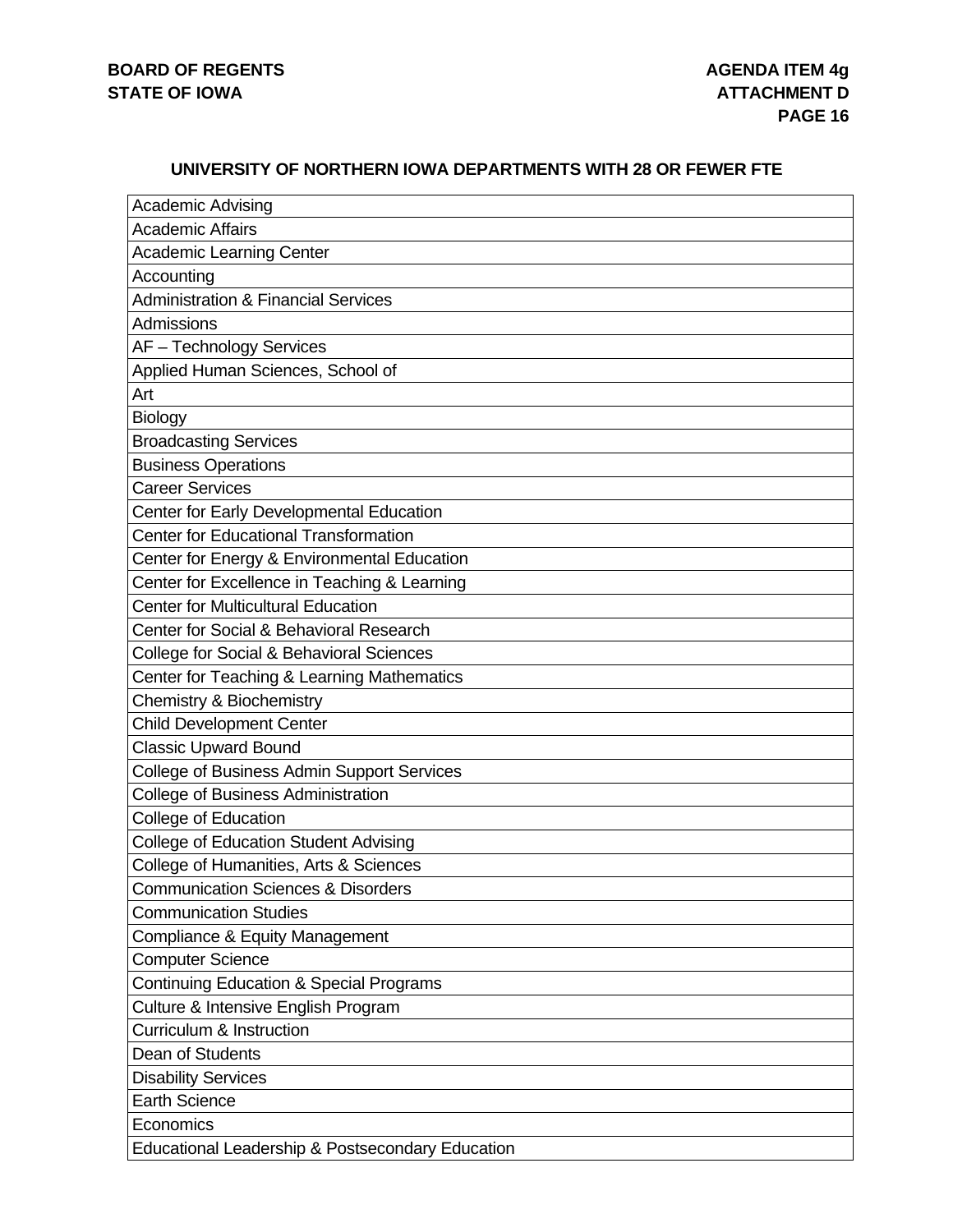| <b>Educational Opportunity Center</b>                |
|------------------------------------------------------|
| <b>Educational Psychology &amp; Foundations</b>      |
| <b>Educational Talent Search</b>                     |
| <b>Enrollment Management</b>                         |
| Environmental Health & Safety                        |
| EOP/SCS                                              |
| Finance                                              |
| <b>Financial Accounting &amp; Reporting Services</b> |
| <b>Financial Aid</b>                                 |
| Gallagher-Bluedorn Performing Arts Center            |
| Geography                                            |
| <b>Graduate College</b>                              |
| <b>Health Education</b>                              |
| History                                              |
| <b>Human Resource Services</b>                       |
| IA Math Science Educational Partnership              |
| <b>Individual Studies</b>                            |
| <b>Institutional Research &amp; Effectiveness</b>    |
| <b>Internal Audit</b>                                |
| <b>International Programs</b>                        |
| Instructional Resources & Technology Services        |
| Languages & Literature                               |
| Management                                           |
| Marketing                                            |
| <b>Mathematics</b>                                   |
| <b>Maucker Union Administration</b>                  |
| <b>Metal Casting Center</b>                          |
| <b>Military Science-ROTC</b>                         |
| <b>McNair Scholars</b>                               |
| Music, School of                                     |
| North American Review                                |
| Northern Iowan                                       |
| Philosophy & World Religions                         |
| Physics                                              |
| <b>Political Science</b>                             |
| President's Office                                   |
| Psychology                                           |
| <b>Public Safety</b>                                 |
| Recycling & Reuse Technology Transfer Center         |
| Registrar's Office                                   |
| <b>Research &amp; Sponsored Programs</b>             |
| <b>Science Education</b>                             |
| <b>Social Work</b>                                   |
| Sociology, Anthropology & Criminology                |